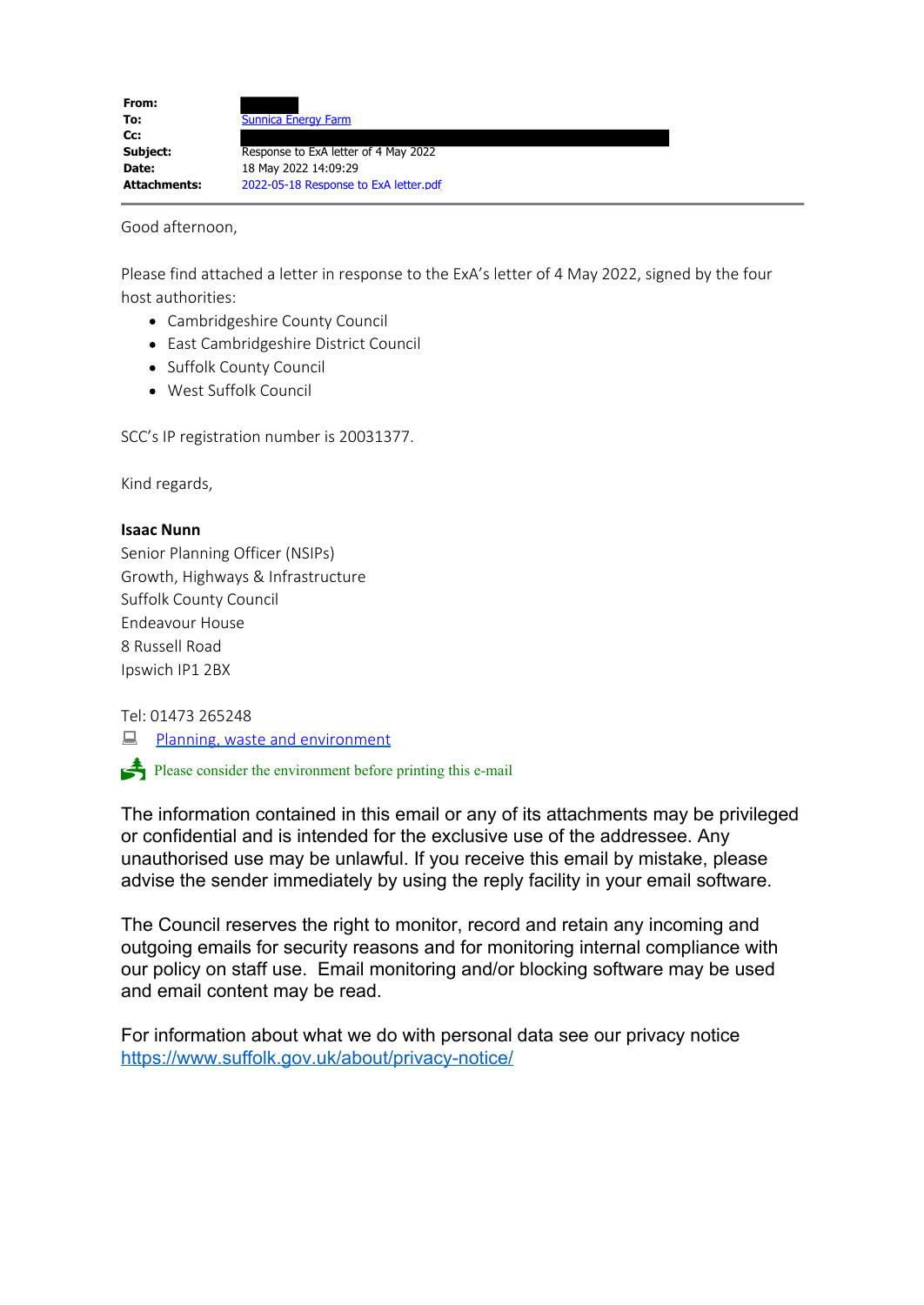

Dear Mr Kean,

# **Re: Request by the Applicant in Respect of the Timing of the Preliminary Meeting / Examination**

Thank you for your letter of 4 May 2022 inviting our comments on the request by the applicant concerning the timing of the Preliminary Meeting. This response provides comments from all four host authorities on the two specific matters which are raised in your letter.

## Whether the Preliminary Meeting should be delayed until mid-July 2022

It would be our preference for the preliminary meeting to be delayed for the following reasons. First, we would prefer not to spend time before and during the examination working on aspects of the proposals which are due to be superseded. In particular, we would prefer to wait until these changes to the scheme are developed before submitting our Local Impact Report (LIR) early in the examination (usually at deadline 1).

The LIR's usefulness is reduced if it is rendered incomplete by a significant foreseeable change partway into the project. We are concerned that the proposed amendments may have significant implications for the nature of impacts in a number of topic areas, such as landscape & visual impact, cultural heritage and transport, among others. In our view, the examination itself would be more legible to the public and useful for all parties if these impacts can be considered properly from the start in the LIR, which is only possible with the applicant's proposed delay.

Second, as you may have seen from our Relevant Representations, all four host authorities have substantial concerns about the evidence base for this application. A series of technical meetings between the local authorities and the applicant is currently underway with a view to addressing some of these issues. It is our view that these issues are best dealt with, to the extent possible, before the start of the examination so that more examination time can be spent on the substantive planning (as opposed to technical) issues.

Notwithstanding this preference, it should be noted that the week commencing 18 July is the week prior to the summer holidays. This may affect the ability of local residents, parish councils, and personnel within the authorities to comment at specific times, and we ask that this is borne in mind while making any timetabling decisions.

### The Applicant's proposed timetable for further consultation on amendments

It is our view that the applicant is right to seek to consult further on the amendments made necessary by this change in circumstances. However, we have a number of concerns that we wish to raise at this time: